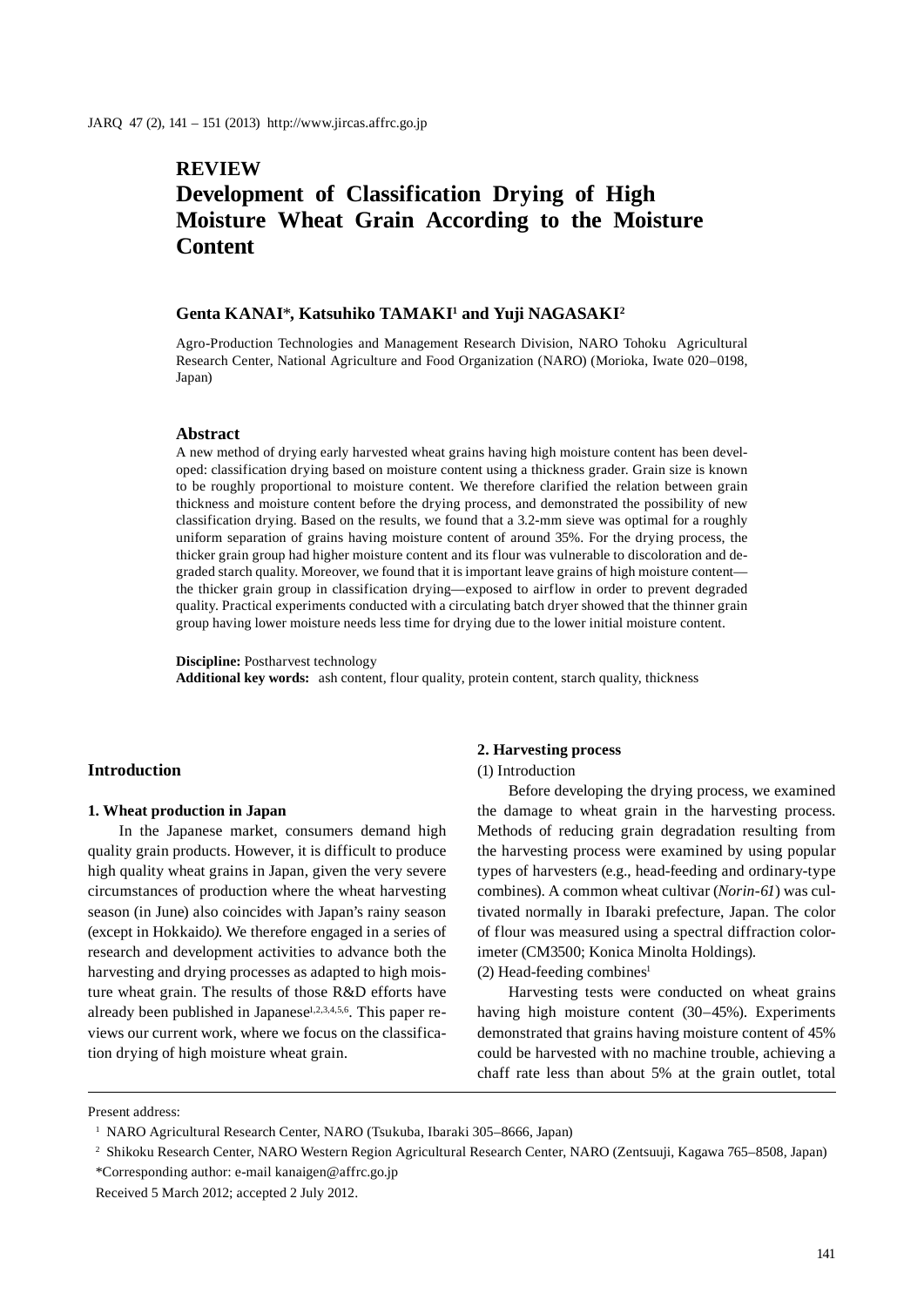## G. Kanai et al.

grain loss less than about 2%, and damaged grain less than about 1%. Harvesting grains having moisture content of around 40% with rapid drying can provide better quality than harvesting grains having a lower moisture content after rainfall. Harvesting with the threshing cylinder operating at low-speed rotation and at normal operational speed improved the color of flour. The color differential in comparison to that harvested by using a binder was less than 0.6.

## (3) Ordinary-type combines<sup>2</sup>

Harvesting tests were also conducted on wheat grains having high moisture content (18–47%). The harvesting of grains having moisture content less than 40% was demonstrated as being preferable in terms of grain quality, harvesting precision, and ease of drying. From a mechanical perspective, however, grains having moisture content of 45% could also be harvested without difficulty. The total grain loss through all experiments was less than 3%. The damaged grain rate was around 5% or less for grains having moisture content higher than 45%, and less than 1% for grains having moisture content less than 40%.

Harvesting with the threshing cylinder operating at low-speed rotation and at normal operational speed improved the color of flour, especially for wheat having moisture content higher than 45%.

(4) Harvesting and the subsequent process

Based on our results and recent combine developments, farmers can harvest grains having high moisture content of about 40%, but the subsequent process of drying must be adapted accordingly. Even if farmers had to harvest enough dried grains, they would still want to harvest early as they need to seed the next crops at the best timing after harvest.

# **Development of classification drying**

#### **1. Background**

In wheat production, the drying process is crucial for wheat quality. Wheat matures and dries unevenly, even within a single field. It is impossible for an elevator to gather grains having the same moisture content because each batch of grain from the fields has a different moisture content. Wheat after drying tends to exhibit a nonuniform quality due to its heterogeneous initial conditions.

Japanese wheat production thus faces a serious predicament. Unfortunately, the wheat harvesting season (in June) also coincides with the rainy season in most parts of Japan. Although farmers must harvest a sufficient amount of wheat dried to a moisture content of less than 27% in order to avoid rain damage, many farmers harvest

wheat before it is sufficiently dried. Such early harvested wheat grains having high moisture content tend to degrade, especially in terms of starch quality, due to delayed drying. Japanese wheat is mainly consumed in the form of *Udon* noodles. The starch quality directly affects the taste and texture of noodles. Therefore, the drying process must be improved not only to alleviate uneven drying but also to dry wheat grains of high moisture content.

## **2. Concept of classification drying**

A new method of classifying early harvested wheat grains having high moisture has been developed: classification drying based on moisture content using a thickness grader. Grain size is known to be roughly proportional to moisture content. Based on that fact, this method classifies grains into groups by thickness. Grains are thus classified according to their moisture content. The moisture content distribution curves are narrower for these classified groups. Each group is dried under appropriate conditions based on moisture content. This method enables more uniform initial moisture content for each drier and more uniform quality after drying than a conventional method. Figure 1 illustrates the concept of classification drying.

# **3. Relation between grain thickness and moisture content3**

# (1) Introduction

Here we specifically elucidate the relation between grain thickness and moisture content, and thereby establish the best grading thickness, moisture content distribution of each thickness group, and consequential thickness distribution of grains examined before and after drying. A rotary grader was also used to conduct practical grading tests.

(2) Changes in thickness distribution

Table 1 shows the thickness distribution of grains before and after drying. Table 2 shows the change in thickness class after drying for the same samples as listed in Table 1. Samples were harvested 50 to 58 days after heading, with moisture content ranging from 43.1% to 16.9%. The thickness distribution before drying shows that grains harvested early are thicker than those harvested later. Drying in the field apparently reduced grain thickness at harvesting. The thickness distribution after drying shows that grains harvested later are thicker than those harvested early. Maturation in the field apparently results in increased grain thickness after drying. As shown in Table 2, the grains harvested earlier dropped down in more classes of thickness than grains harvested later. The grains harvested earlier have higher moisture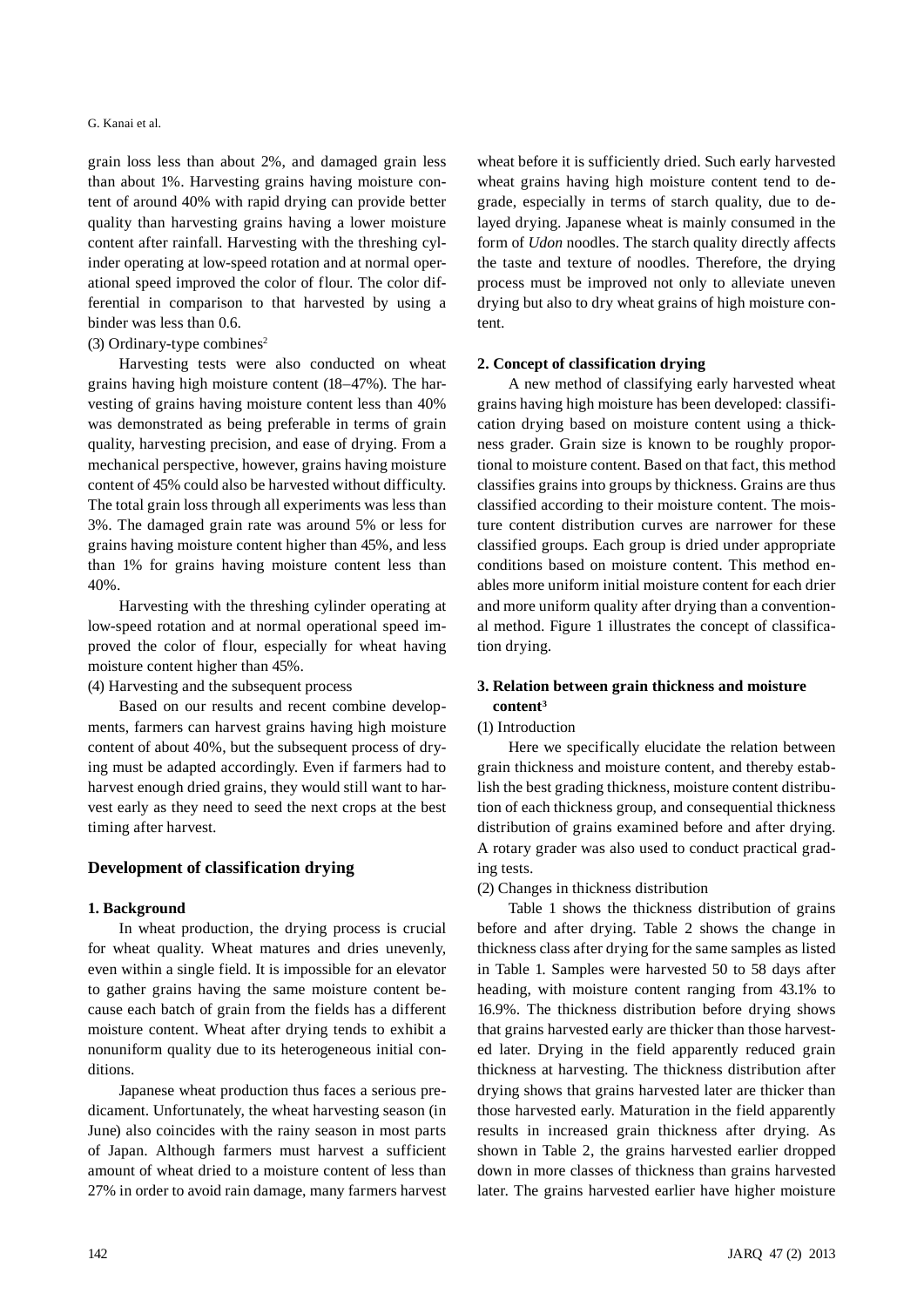Development of Classification Drying of High Moisture Wheat Grain

content and shrink while drying. In terms of pre-dried grain thickness, grains harvested later become thinner while drying in the field. However, such grains are actually thicker as a result of relative maturation after drying.

Figure 2 shows three typical patterns of change in the moisture content distribution of wheat. At the early high moisture stage, a peak in the distribution appears higher than the average moisture content. At the intermediate stage, two higher and lower peaks appear. The higher peak consists of larger grain groups (mainly the 3.2 to 3.6-mm group); the lower peak consists of smaller grain groups (mainly the 2.8 to 3.2-mm group). At the sufficiently late drying stage, a peak appears for the lower group. The group of larger grains was observed to have higher moisture content at every stage.

## (3) Best classification thickness

Figure 3 shows the average moisture content and changes of the six classified groups. The larger grain group has higher moisture content and showed a clear tendency toward higher moisture content. The effective sieve size estimated for the two-group classification drying method was around 3.2 mm, given the larger difference in average moisture content between the 2.8 to 3.2 mm group and 3.2 to 3.6-mm group than that between any other adjacent groups.

The best sieve size for separating wheat grains having high moisture was found to be around 3.2 mm, as based on observations of both grain thickness and moisture content. The resultant two groups have higher and lower moisture content, respectively. Figure 4 shows the results of tests using a rotary grader with 3.0-mm, 3.2 mm, and 3.4-mm sieves. For the 3.0-mm sieve, (a) in Fig. 4 shows a maximum difference of 6% between the thicker and thinner grains with initial moisture content of 37%. More than 50% of the grains was classified as being thicker with initial moisture content of 25-45%. For the 3.2-mm sieve, (b) in Fig. 4 shows a maximum difference of 5% between over and under the sieve, with initial moisture content of 30%. The thicker and thinner grains were almost equal in amount, with initial moisture content of 35%. For the 3.4-mm sieve, (c) in Fig. 4 shows a maximum difference of 8% between over and under the sieve, with initial moisture content of 25%. More than 70% of the grains was classified as being thinner with initial moisture content of 15-40%. From the results the 3.2-mm sieve is best suited for roughly separating grains uniformly at moisture content of around 35%.

# **4. Effect of thickness classification on ash content and protein content6**

Figure 5 shows the results of thickness classification; Figure 6 shows the ash content and protein content of flour obtained from the same samples. From the results, the ash content and protein content of samples for



**Fig. 1. The concept of classification drying**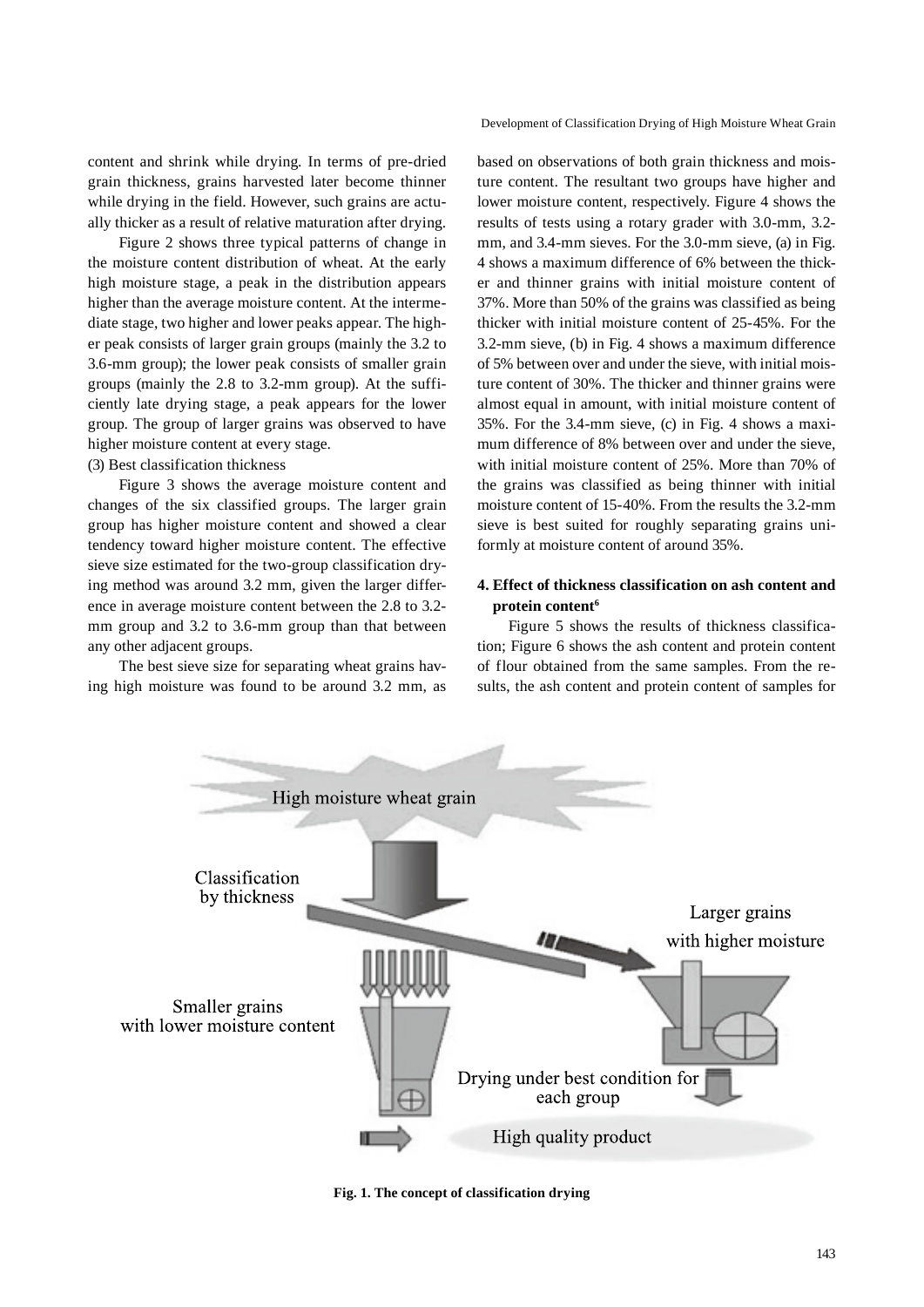|                        | Thickness distribution before drying |         | Thickness distribution after drying (%) |             |             |           |      |  |
|------------------------|--------------------------------------|---------|-----------------------------------------|-------------|-------------|-----------|------|--|
|                        | Class of thickness (mm)              | $(\%)$  | $0 - 2.0$                               | $2.0 - 2.4$ | $2.4 - 2.8$ | 2.8-3.2   | (mm) |  |
| 50 days after heading  | $0-2.0$                              | 0.2     | 0.2                                     | 0.0         | 0.0         | 0.0       |      |  |
| (8 June 2004)          | $2.0 - 2.4$                          | 1.1     | 0.8                                     | 0.3         | 0.0         | $0.0\,$   |      |  |
| Moisture Content (MC): | $2.4 - 2.8$                          | 9.2     | 1.1                                     | 7.5         | 0.6         | 0.0       |      |  |
| 43.10%                 | $2.8 - 3.2$                          | 40.9    | 0.8                                     | 19.3        | 20.8        | $0.0\,$   |      |  |
|                        | $3.2 - 3.6$                          | 39.5    | 0.2                                     | 7.3         | 28.7        | 3.3       |      |  |
|                        | $3.6 - 4.0$                          | 6.7     | 0.1                                     | 1.0         | 4.7         | 0.9       |      |  |
|                        | $4.0 -$                              | 2.5     | 0.0                                     | 0.3         | 1.9         | 0.2       |      |  |
|                        | Total                                | 100.0   | 3.1                                     | 35.8        | 56.7        | 4.4       | (%)  |  |
| 53 days after heading  | $0-2.0$                              | 0.2     | 0.2                                     | 0.0         | 0.0         | $0.0\,$   |      |  |
| $(11$ June 2004)       | $2.0 - 2.4$                          | 2.7     | 1.3                                     | 1.4         | 0.0         | 0.0       |      |  |
| MC: 40.2%              | $2.4 - 2.8$                          | 14.7    | 0.4                                     | 12.2        | 2.1         | 0.0       |      |  |
|                        | $2.8 - 3.2$                          | 58.8    | 0.3                                     | 13.1        | 43.7        | 1.6       |      |  |
|                        | $3.2 - 3.6$                          | 18.1    | 0.0                                     | $2.0\,$     | 14.3        | 1.8       |      |  |
|                        | $3.6 - 4.0$                          | 4.6     | 0.0                                     | 0.6         | 3.2         | $\rm 0.8$ |      |  |
|                        | $4.0 -$                              | 0.9     | 0.0                                     | 0.1         | 0.7         | 0.1       |      |  |
|                        | Total                                | 100.0   | 2.4                                     | 29.3        | 64.0        | 4.3       | (% ) |  |
| 56 days after heading  | $0-2.0$                              | 0.3     | 0.3                                     | 0.0         | 0.0         | 0.0       |      |  |
| (14 June 2004)         | $2.0 - 2.4$                          | 3.7     | 0.9                                     | 2.8         | 0.0         | $0.0\,$   |      |  |
| MC: 33.2%              | $2.4 - 2.8$                          | 17.4    | 0.2                                     | 11.3        | 5.9         | 0.0       |      |  |
|                        | $2.8 - 3.2$                          | 66.5    | 0.2                                     | 7.7         | 50.8        | 7.8       |      |  |
|                        | $3.2 - 3.6$                          | 9.4     | 0.0                                     | 0.6         | 5.9         | 2.8       |      |  |
|                        | $3.6 - 4.0$                          | 2.5     | 0.0                                     | 0.1         | 1.4         | 1.0       |      |  |
|                        | $4.0 -$                              | 0.2     | 0.0                                     | $0.0\,$     | 0.1         | 0.1       |      |  |
|                        | Total                                | 100.0   | 1.7                                     | 22.5        | 64.1        | 11.7      | (% ) |  |
| 57 days after heading  | $0 - 2.0$                            | 0.7     | 0.7                                     | $0.0\,$     | 0.0         | $0.0\,$   |      |  |
| $(15$ June 2004)       | $2.0 - 2.4$                          | 7.3     | 0.9                                     | 6.4         | $0.0\,$     | 0.0       |      |  |
| MC: 24.8%              | $2.4 - 2.8$                          | 29.2    | 0.1                                     | 10.5        | 18.5        | 0.0       |      |  |
|                        | $2.8 - 3.2$                          | 57.4    | 0.1                                     | 4.1         | 41.5        | 11.7      |      |  |
|                        | $3.2 - 3.6$                          | 4.6     | 0.0                                     | 0.2         | 1.1         | 3.4       |      |  |
|                        | $3.6 - 4.0$                          | 0.7     | 0.0                                     | 0.0         | 0.4         | 0.3       |      |  |
|                        | $4.0 -$                              | $0.0\,$ | 0.0                                     | 0.0         | 0.0         | 0.0       |      |  |
|                        | Tot al                               | 100.0   | 1.9                                     | 21.2        | 61.4        | 15.4      | (% ) |  |
| 58 days after heading  | $0 - 2.0$                            | 0.9     | 0.9                                     | $0.0\,$     | $0.0\,$     | $0.0\,$   |      |  |
| (16 June 2004)         | $2.0 - 2.4$                          | 13.2    | 0.4                                     | 12.7        | 0.1         | $0.0\,$   |      |  |
| MC: 16.9% w.b.         | $2.4 - 2.8$                          | 54.4    | $0.0\,$                                 | 4.9         | 49.5        | $0.0\,$   |      |  |
|                        | $2.8 - 3.2$                          | 30.5    | $0.0\,$                                 | 0.4         | 18.8        | 11.3      |      |  |
|                        | $3.2 - 3.6$                          | 0.9     | $0.0\,$                                 | $0.1\,$     | $0.5\,$     | 0.4       |      |  |
|                        | $3.6 - 4.0$                          | $0.0\,$ | 0.0                                     | $0.0\,$     | $0.0\,$     | $0.0\,$   |      |  |
|                        | $4.0 -$                              | $0.0\,$ | $0.0\,$                                 | $0.0\,$     | $0.0\,$     | $0.0\,$   |      |  |
|                        | Total                                | 100.0   | $1.3\,$                                 | 18.1        | 68.8        | 11.8      | (%)  |  |

**Table 1. Thickness distribution of grains before and after drying**\*

\* 1. Wheat samples (*Norin-61*) were ordinary cultivated in Ibaraki prefecture, Japan.

2. Moisture content is indicated on a wet basis.

3. Drying: less than 12.0%

4. Initial moisture content was measured using 10-g grains at 135°C for 24 hours.

5. The moisture content of each kernel was measured using a single kernel moisture meter (CTR800E, *Shizuoka Seiki*).

6. On each harvesting day, 7-10 kg of samples were collected from well-mixed grain discharged by the combine harvester.

7. Classifications were made using a sieve (standard model of the Japanese Food Agency).

8. Each ratio is based on the number of grains.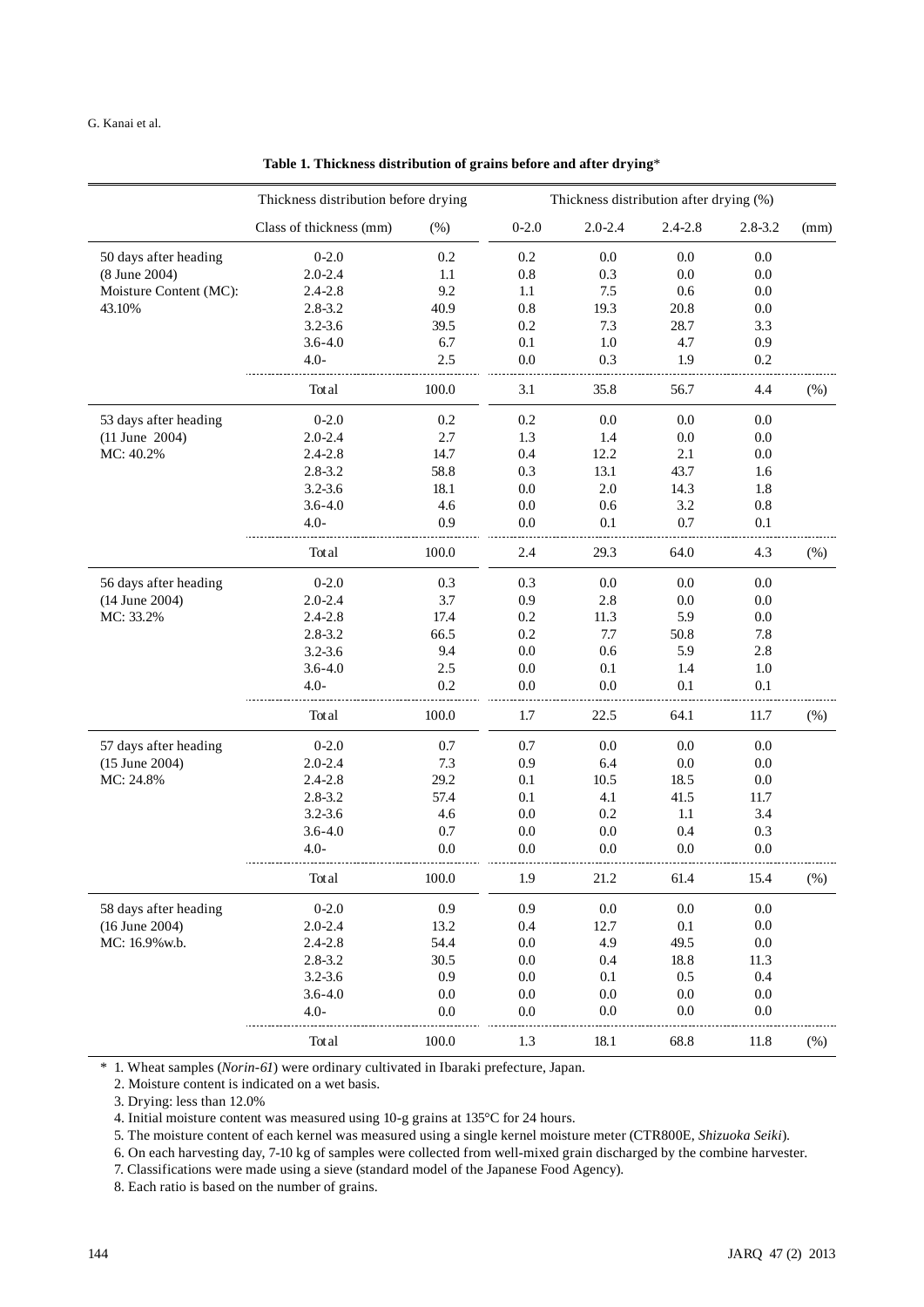|                                     | Days after heading |      |      |      |      |        |
|-------------------------------------|--------------------|------|------|------|------|--------|
|                                     | 50                 | 53   | 56   | 57   | 58   |        |
| Same class                          | 1.1                | 5.4  | 16.7 | 37.4 | 74.5 | (% )   |
| $1$ class $(0.4 \text{ mm})$ down   | 32.3               | 59.0 | 65.9 | 56.3 | 24.5 | $(\%)$ |
| $2$ classes $(0.8 \text{ mm})$ down | 50.0               | 28.6 | 14.9 | 5.5  | 0.9  | $(\%)$ |
| $3$ classes $(1.2 \text{ mm})$ down | 13.0               | 5.6  | 2.2  | 0.7  | 0.1  | $(\%)$ |
| 4 classes $(1.6 \text{ mm})$ down   | 3.1                | 1.3  | 0.3  | 0.0  | 0.0  | $(\%)$ |
| $5$ classes $(2.0 \text{ mm})$ down | 0.4                | 0.1  | 0.0  | 0.0  | 0.0  | (%)    |





#### **Fig. 2. Changes in distribution of moisture content for each thickness class\***

- \*1. Average moisture content was measured using 10 g of grain heated at 135°C for 24 hours.
- 2. The moisture content of each kernel was measured using a single kernel moisture meter (CTR800E, Shizuoka Seiki).
- 3. Samples of each harvesting day were 7-10 kg collected from the well mixed grain discharged by the combine harvester.
- 4. Classification was made with the sieve (standard model of the Japanese Food Agency).



Thickness class  $(mm)$ 

#### **Fig. 3. Average moisture content and changes of the six classified groups**

- \*1. Wheat: *Ayahikari*, harvested in 2001
- 2. The moisture content of each kernel was measured using a single kernel moisture meter (CTR800E, Shizuoka Seiki)*.*
- 3. Samples of each harvesting day were 7-10 kg collected from the well mixed grain discharged by the combine harvester.
- 4. Classification was made with the sieve (standard model of the Japanese Food Agency).

over the sieve were higher than those for under the sieve.

## **5. Effects of drying conditions on classified grain4** (1) Introduction

We examined the effects of drying conditions on classified grains in order to determine how to avoid the degradation of wheat quality with classification drying. The airflow and drying temperature was examined as drying conditions. The thin layer drying was as ideal drying condition. No airflow was intended to simulate a condition of drying trouble. In the circulating dryer, high moisture grain may cause bridge trouble in the tempering tank, possibly subjecting it to high temperature with poor airflow conditions.

The effects of drying conditions on grain quality were evaluated based on the color of flour and starch quality.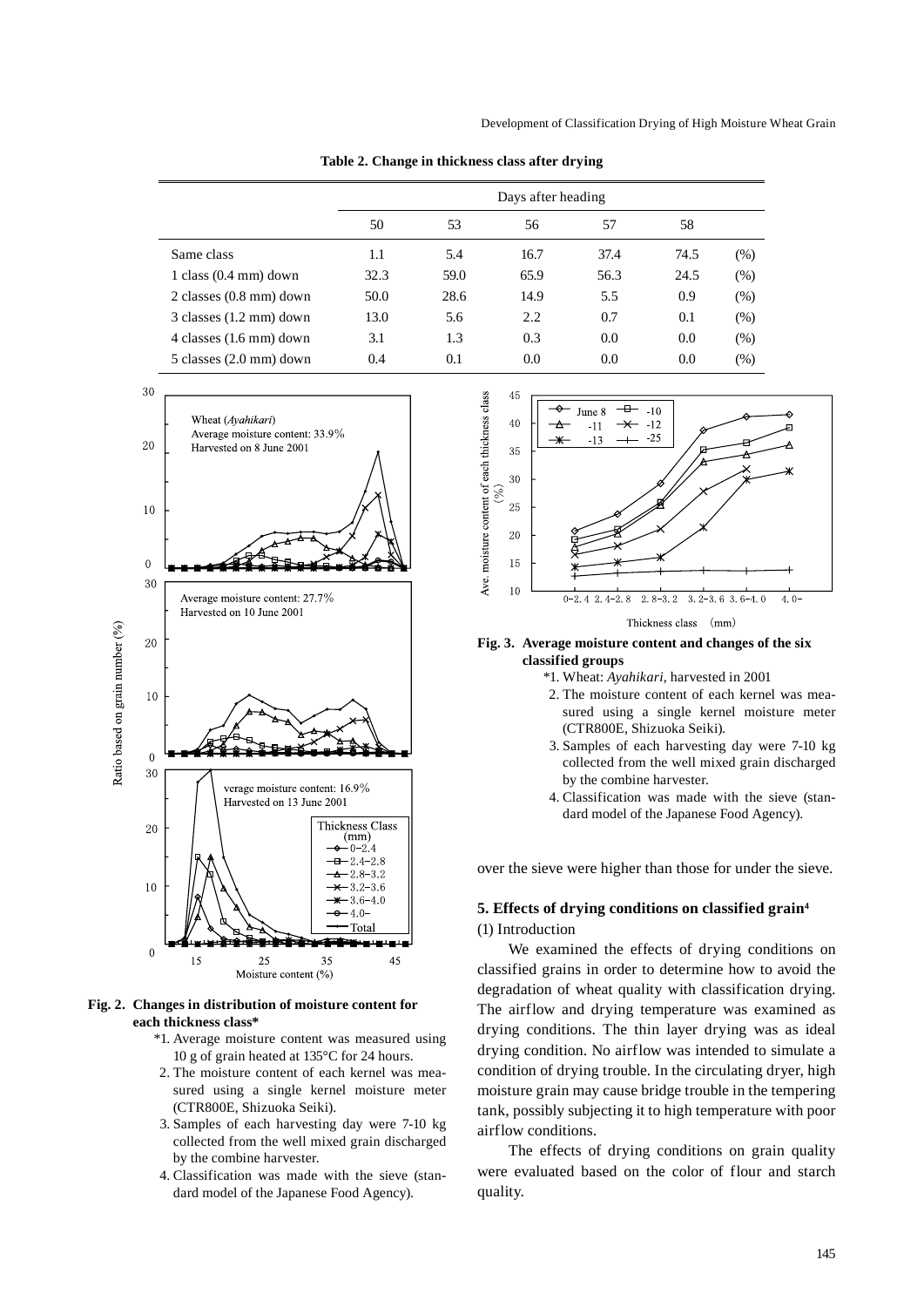



#### **Fig. 4. Moisture content of grain before and after classification\***

- \*1. Moisture content was measured using 10 g of grain heated at 135°C for 24 hours.
- 2. Samples of each harvesting day were 5-10 kg collected from the well mixed grain discharged by the combine harvester.
- 3. Classification was made using the rotary thickness grader (A-33, Tiger Kawashima).



**Fig.5. Change in the moisture content of classified grain\*** \*1. Moisture content was measured using 10 g of

- grain heated at 135°C for 24 hours. 2. Samples of each harvesting day were 5-10 kg collected from the well mixed grain discharged by the combine harvester.
- 3. Classification was made using the rotary thickness grader (A-33, Tiger Kawashima).



**Fig. 6. Ash content and protein content of flour from grain classified by thickness\***

> \* The Japan Grain Inspection Association measured both ash content and protein content.  $\overline{\bigoplus}$ : Unclassified (Ash content),  $\overline{\bigoplus}$ : Over 3.2mm sieve,  $\leftarrow \leftarrow$ : Under 3.2-mm sieve,  $\leftarrow \leftarrow$ : Unclassified (Protein content),  $\rightarrow$  : Over 3.2-mm sieve,  $\leftarrow$ : Under 3.2-mm sieve

(2) Classification result

Grain classification was done using a 3.2-mm sieve. Figure 7 shows the classification and moisture content of the classified groups. Note that rainfall 54 or 55 days after heading raised the moisture content of the grain. (3) No airflow drying and flour color

A sample was filled in a beaker (with the top left open) and then dried in an oven for 24 hours under the no airflow condition. The drying temperatures were set at 40°C, 50°C, and 60°C. After no airflow drying, the moisture content of the samples was only 2 to 5% below the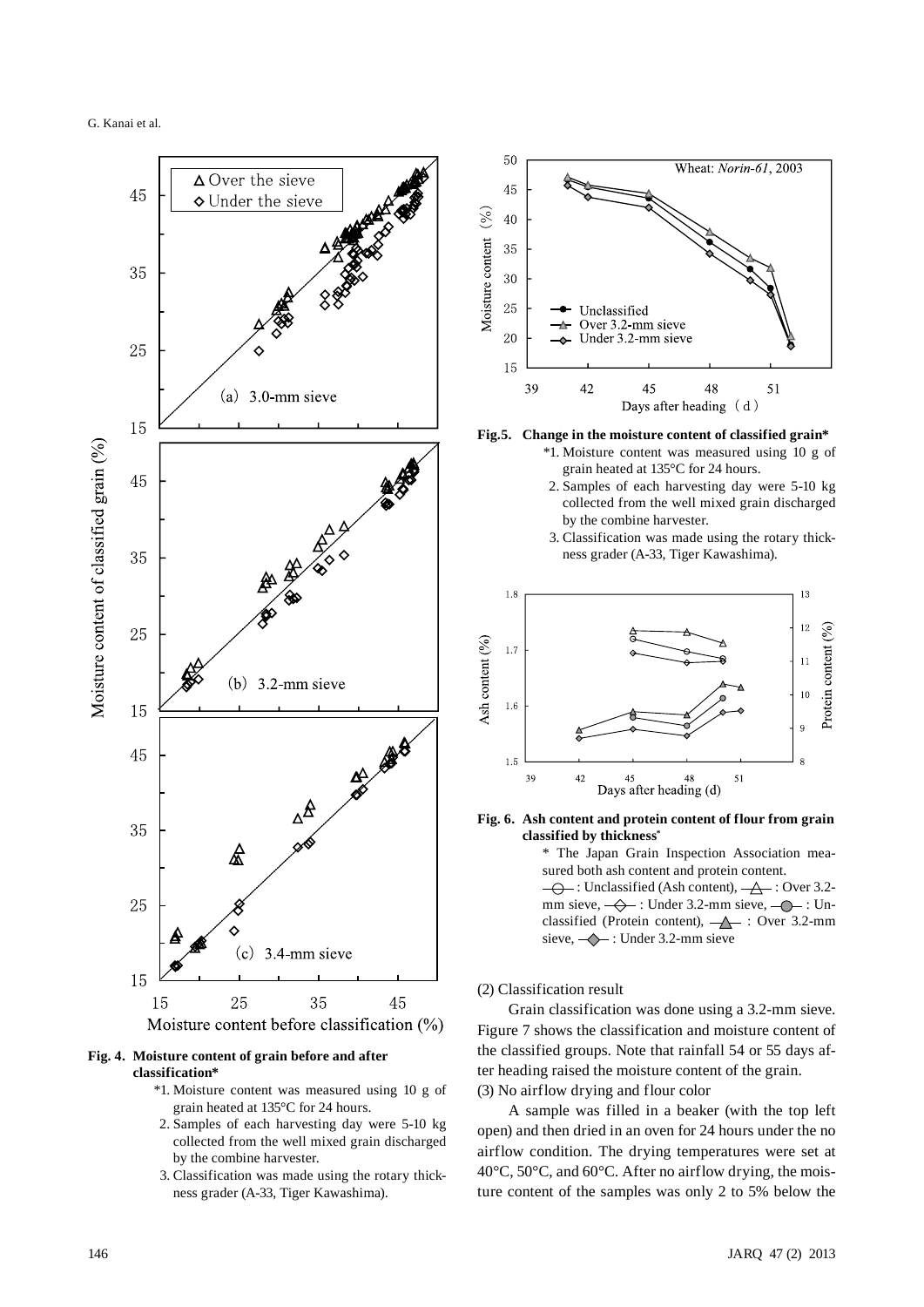initial moisture content. After the drying process, the samples were kept under 10°C in a refrigerator for about three months before milling. The moisture content of all the samples was about 9% when milled using the Quadrumat Junior (Brabender GmbH & Co. KG). The color of flour was measured using a spectral diffraction colorimeter (CM3500; Konica Minolta Holdings).

Figure 8 shows the flour color of grain after no airflow drying. Higher *L\**, lower *a\**, and higher *b\** are preferable as flour color indices. *L\** of thicker groups (over the 3.2-mm sieve) was relatively lower (worse), while unclassified and thinner groups (under the 3.2-mm sieve) were almost the same when dried at 40°C, 50°C, and 60°C. The samples dried at 60°C had relatively lower values among all classification groups.

*a\** of thicker groups was relatively higher (worse) when dried at 40°C, 50°C, and 60°C. The samples dried at 60°C had relatively higher values among all classification groups.

*b\** of thicker groups was relatively lower (worse) when dried at 40°C and 50°C. The samples dried at 60°C had relatively higher values among unclassified and thicker groups.

Based on the results, the thinner groups showed better flour color than unclassified and thicker groups, and showed worse flour color when dried at 60°C than when dried at 40°C or 50°C.

## (4) Thin layer drying and flour color

Thin-layer drying samples were spread on a screen with sufficiently small holes and dried in an oven for 24



#### **Fig. 7. Moisture content of classified grain\***

- \*1. Moisture content was measured using 10 g of grain heated at 135°C for 24 hours.
- 2. Samples of each harvesting day were 5-10 kg collected from the well mixed grain discharged by the combine harvester.
- 3. Classification was made using the rotary thickness grader (A-33, Tiger Kawashima).

hours at 50°C and 60°C, respectively. After thin layer drying, the samples showed moisture content of 10 to 13%. After the drying process, the samples were kept under 10°C in a refrigerator for about three months before milling. The moisture content of all samples was about 9%.

Figure 9 shows the flour color of grain after thin layer drying. *L\** of thinner groups was higher than of unclassified groups when dried at 60°C. *a\** of thicker groups was relatively higher than others when dried at 60°C. *b\** was higher in order of the thinner, unclassified, and thicker groups. The unclassified and thicker groups dried at 60°C showed relatively higher values than when dried at 50°C. Based on the results, the color of flour was improved in order of the thinner, unclassified, and thicker groups, and showed worse flour color when dried at 60°C than when dried at 50°C.

(5) Drying condition and starch quality

The starch properties were assessed using a Rapid Visco Analyzer (RVA-3D; Newport Scientific). Figure 10 shows the drying condition and RVA peak value. The value is used as a index of degraded starch quality. A value lower than 300 RVU indicates degraded starch. In Fig. 10, (a) shows the no airflow drying and starch quality. Samples dried at 60°C had a peak value of about 400 RVU, and degradation did not occur. However, the values were not stable for samples dried at 40°C or 50°C, and sometimes low near 300 RVU without thinner samples. In Fig. 10, (b) shows the thin layer drying and starch quality. The classification and drying condition suggested no effect on starch quality.

(6) Conclusions

The thicker group had higher initial moisture content, resulting in easier discoloration of the flour. The starch quality of the thinner group, which had low initial moisture content, was difficult to degrade, but that of a thicker grain (having higher initial moisture content) was easily degraded.

In thin layer drying, the drying temperature did not affect flour quality. In no airflow drying, drying at 40°C degraded starch quality, drying at 60°C discolored the flour, and drying at 50°C caused no major degradation. These results show that drying at 40°C without airflow degrades the grains, and that drying at 60°C with sufficient airflow does not cause degradation, even at initial moisture content higher than 30%.

#### **6. Practical examination of classification drying6**

A practical examination was conducted on classification drying here to grasp the practical benefits and problems of this method.

In 2005, wheat samples (Norin-61) were cultivated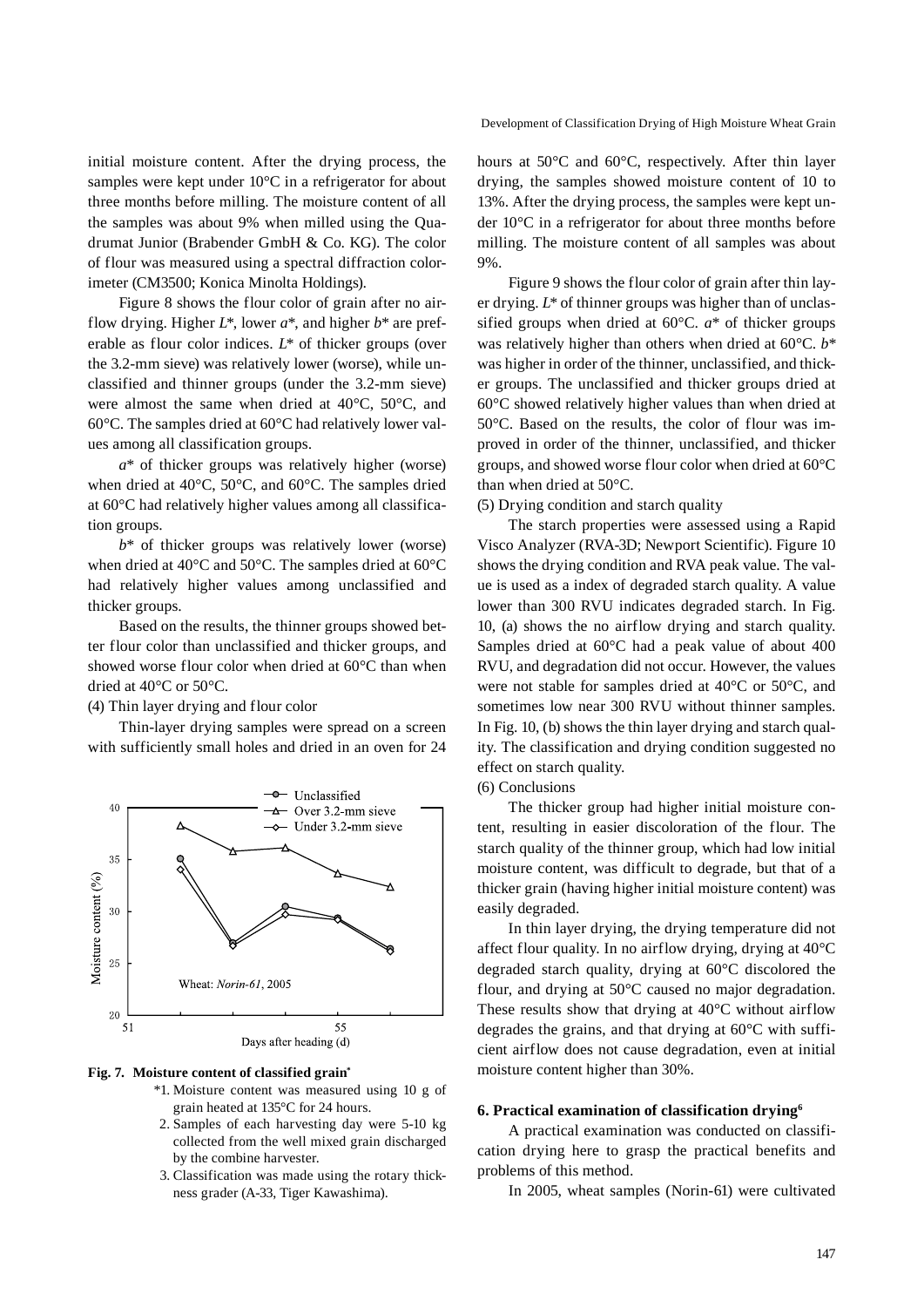G. Kanai et al.

normally in Ibaraki prefecture, Japan, and then harvested three times: at 46, 49, and 51 days after heading. The classification was made using a rotary grader equipped with a 3.2-mm sieve (A-66, Tiger Kawashima)*.* The classified and non-classified grain groups were examined for flour quality after being dried by a circulating batch drier (Iseki GA-100, with wheat capacity of 1200 kg).

Table 3 lists the test results. Test (A) was conducted as the preliminary test and the amount dried was not measured. The thicker samples had higher moisture content; the thinner samples had lower moisture content. Given the different initial moisture content of the grain groups, the circulating batch drier completed the drying of almost equal amounts of grain in order of the thinner, unclassified, and thicker groups. Thicker grains required seven more hours to complete drying than the time needed for thinner ones to complete drying in test (B).

In terms of actual grain content, the thicker grain group showed a higher ash content and protein content than those of the thinner grain group. Unclassified grains have a median value. The flour of thicker grains also has a higher ash content and protein content than those of



**Fig. 8. Color of flour from grain dried without air circulation (2005)**\* \*1. Milled using the Quadrumat Junior (Brabender GmbH & Co. KG). 2. Measured using CM3500 (Konica Minolta Holdings). Drying temperature :  $-\blacksquare$  - :  $40^{\circ}\text{C}$ ,  $\rightarrow \sim$  :  $50^{\circ}\text{C}$ ,  $\rightarrow \sim$  :  $60^{\circ}\text{C}$ .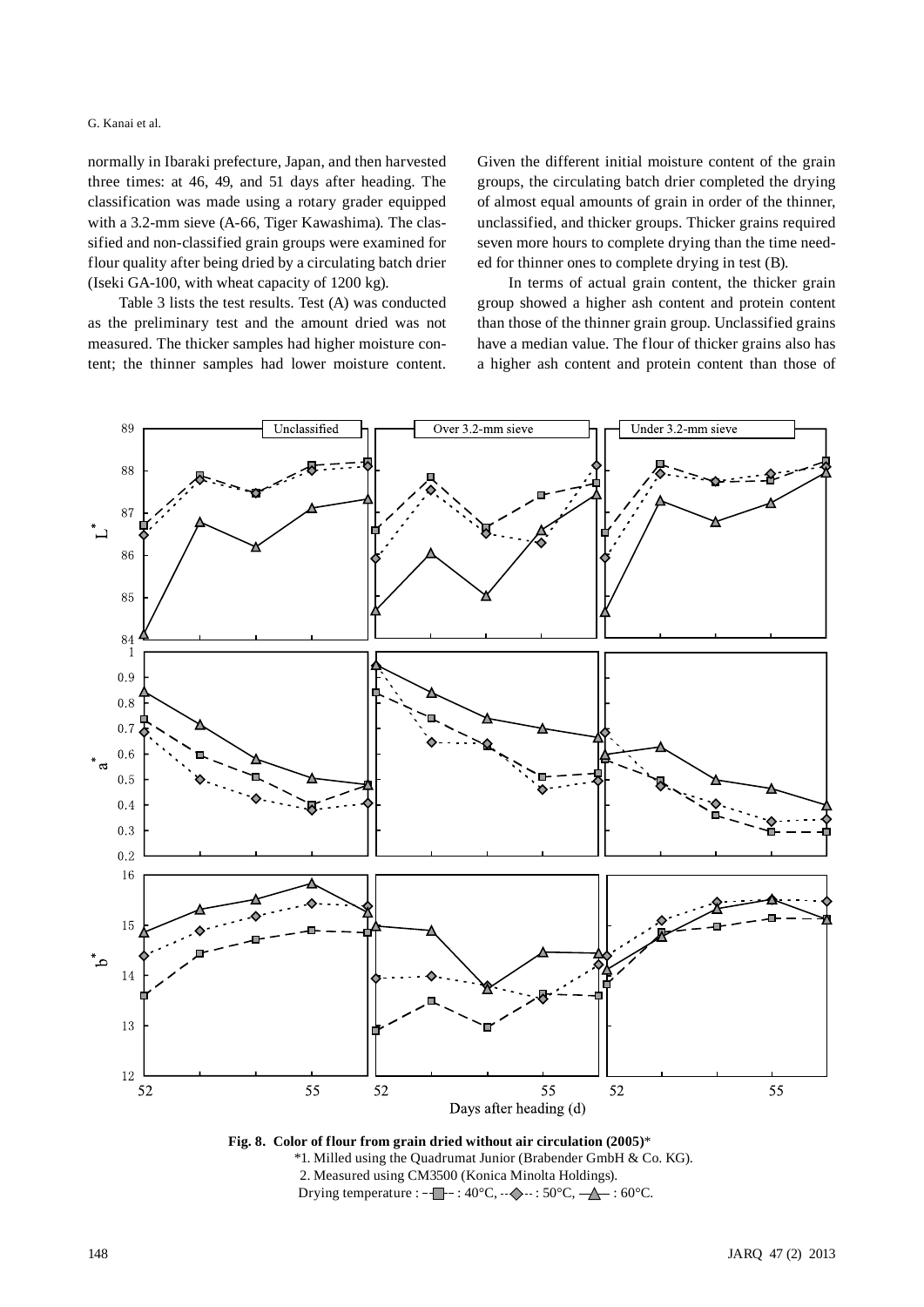Development of Classification Drying of High Moisture Wheat Grain

thinner grains, with unclassified grains showing a median value. These tendencies are the same as shown in Fig. 6.

The color of flour as evaluated using the color grader value (CGV) was found preferable in order of the thinner, unclassified, and thicker groups, which is opposite that of the order of ash content and protein content, both of which are believed to degrade the color of flour.

Amylograph, farinograph and extensograph tests indicated that the groups have different dough properties, but no group showed any degradation.

# **Conclusions**

This study clarified the relation between grain thickness and moisture content before the drying process, and demonstrated the possibility of using the new method of classification drying. Based on the results, we found that a 3.2-mm sieve was optimal for a roughly uniform separation of grains having moisture content of around 35%. For the drying process, the thicker grain group had higher moisture content and its flour was vulnerable to discoloration and degraded starch quality. Moreover, we found that it is important to leave grains of high moisture con-



**Fig. 9. Thin-layer drying and the color of flour (2005)**\*

\*1. Milled using the Quadrumat Junior (Brabender GmbH & Co. KG).

2. Measured using CM3500 (Konica Minolta Holdings).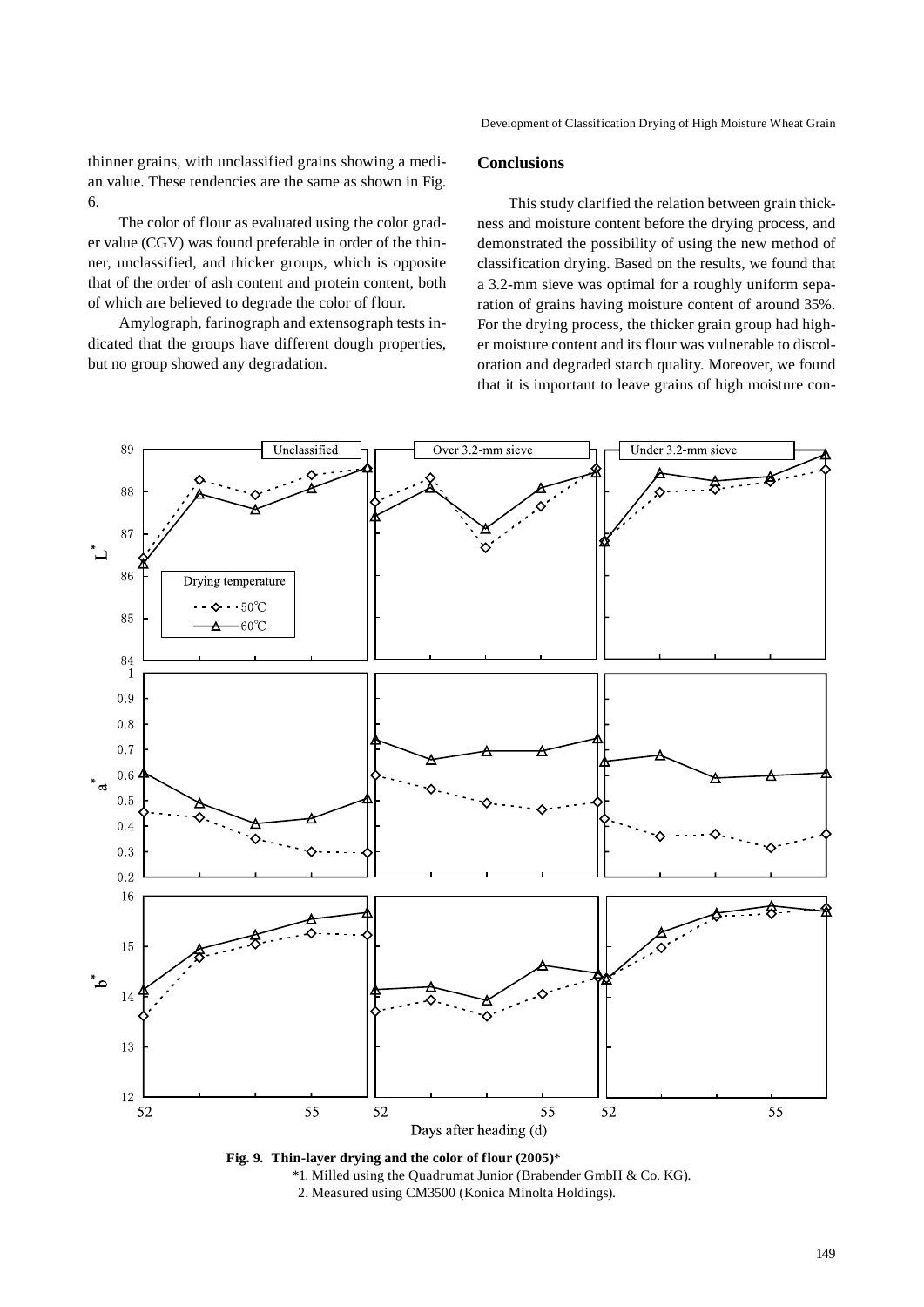



(a) The starch quality of flour of grain dried without air circulation



(b) Thin-layer drying and starch quality

**Fig.10. The effect of drying condition of grain on starch quality**\*

\*1. Milled using the Quadrumat Junior (Brabender GmbH & Co. KG).

2. Measured using RVA-3D (Newport Scientific).

# **Table 3. Results of classification drying test with circulating batch drier\***

|                                                   |                        | Initial<br>moisture<br>content | Final<br>moisture<br>content | Duration of<br>drying | Mean<br>drying   | Loading<br>amount | Bulk<br>density |
|---------------------------------------------------|------------------------|--------------------------------|------------------------------|-----------------------|------------------|-------------------|-----------------|
|                                                   |                        | (%)                            | (% )                         | (h)                   | $(\frac{\%}{h})$ | (kg)              | (g/l)           |
| (A) 46 days after heading<br>$(14$ June 2005)     | Unclassified           | 46.3                           | 12.6                         | 18                    | 1.9              | No-data           | No data         |
|                                                   | Over the 3.2-mm sieve  | 51.9                           | 11.8                         | 18                    | 2.2              | $(300 - 400)$     |                 |
|                                                   | Under the 3.2-mm sieve | 40.9                           | 11.8                         | 12                    | 2.5              | kg)               |                 |
| (B) 49 days after heading<br>$(17$ June $2005)$   | Unclassified           | 39.9                           | 12.9                         | 21                    | 1.4              | 700               | 827             |
|                                                   | Over the 3.2-mm sieve  | 41.5                           | 12.5                         | 22                    | 1.6              | 750               | 839             |
|                                                   | Under the 3.2-mm sieve | 37.0                           | 13.3                         | 15                    | 1.2              | 650               | 816             |
| $(C)$ 51 days after heading<br>$(19$ June $2005)$ | Unclassified           | 36.0                           | 13.1                         | 17                    | 1.1              | 900               | 840             |
|                                                   | Over the 3.2-mm sieve  | 37.9                           | 12.5                         | 17                    | 1.4              | 500               | 844             |
|                                                   | Under the 3.2-mm sieve | 33.3                           | 13.4                         | 18                    | 1.0              | 950               | 835             |

\*Bulk density was measured after purification using the 2.2-mm sieve.